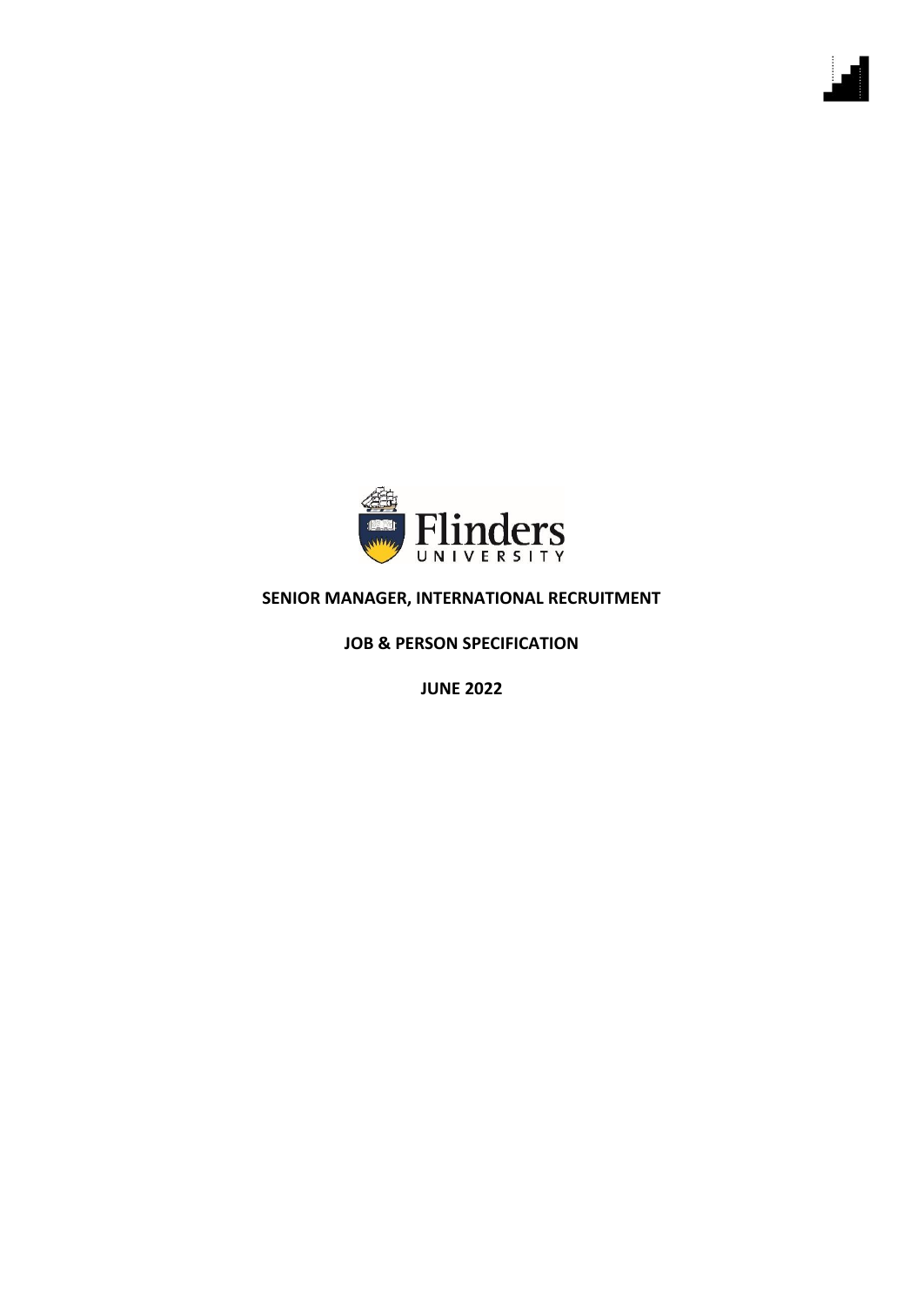

### **Senior Manager, International Recruitment**

| <b>POSITION DETAILS</b>    |                                                                                   |
|----------------------------|-----------------------------------------------------------------------------------|
| College/Portfolio          | <b>Portfolio of the Vice-President and Pro Vice-Chancellor</b><br>(International) |
| <b>Organisational Unit</b> | <b>Flinders International</b>                                                     |
| <b>Supervisor</b>          | <b>Director, International Recruitment</b>                                        |
| <b>Employment Type</b>     | <b>Continuing, Full-Time</b>                                                      |

### **POSITION SUMMARY**

Under broad to generally unguided direction, the Senior Manager, International Recruitment makes a highlevel contribution to ensuring that the University meets its strategic objectives by taking primary responsibility for managing all aspects of strategy, marketing and international student recruitment.

The Senior Manager, International Recruitment will be responsible for overseeing student recruitment activities and collaborating with other teams within the International Recruitment Directorate and the broader Flinders International Portfolio to achieve University student recruitment targets.

The position may require you to undertake interstate and international travel as required, including an expectation of working outside normal hours with restrictions on taking leave during peak work periods.

#### **UNIVERSITY EXPECTATIONS AND VALUES**

All staff at Flinders are responsible for understanding their obligations and responsibilities as set out in the University's code of conduct and are expected to:

- demonstrate commitment to the University's values of Integrity, Courage, Innovation, Excellence and the underlying ethos of being Student Centred;
- contribute to the efficient and effective functioning of the team or work unit in order to meet the University's objectives. This includes demonstrating appropriate and professional workplace behaviours, providing assistance to team members if required and undertaking other key responsibilities or activities as directed by one's supervisor;
- promote and support an inclusive workplace culture which values diversity and embraces the principles of equal opportunity;
- perform their responsibilities in a manner which reflects and responds to continuous improvement; and
- familiarise themselves and comply with the University's Work Health and Safety, Injury Management and Equal Opportunity policies.

*It is a requirement of this position that the incumbent maintain a valid National Police Certificate which is satisfactory to the University.*

## **THE 2025 AGENDA**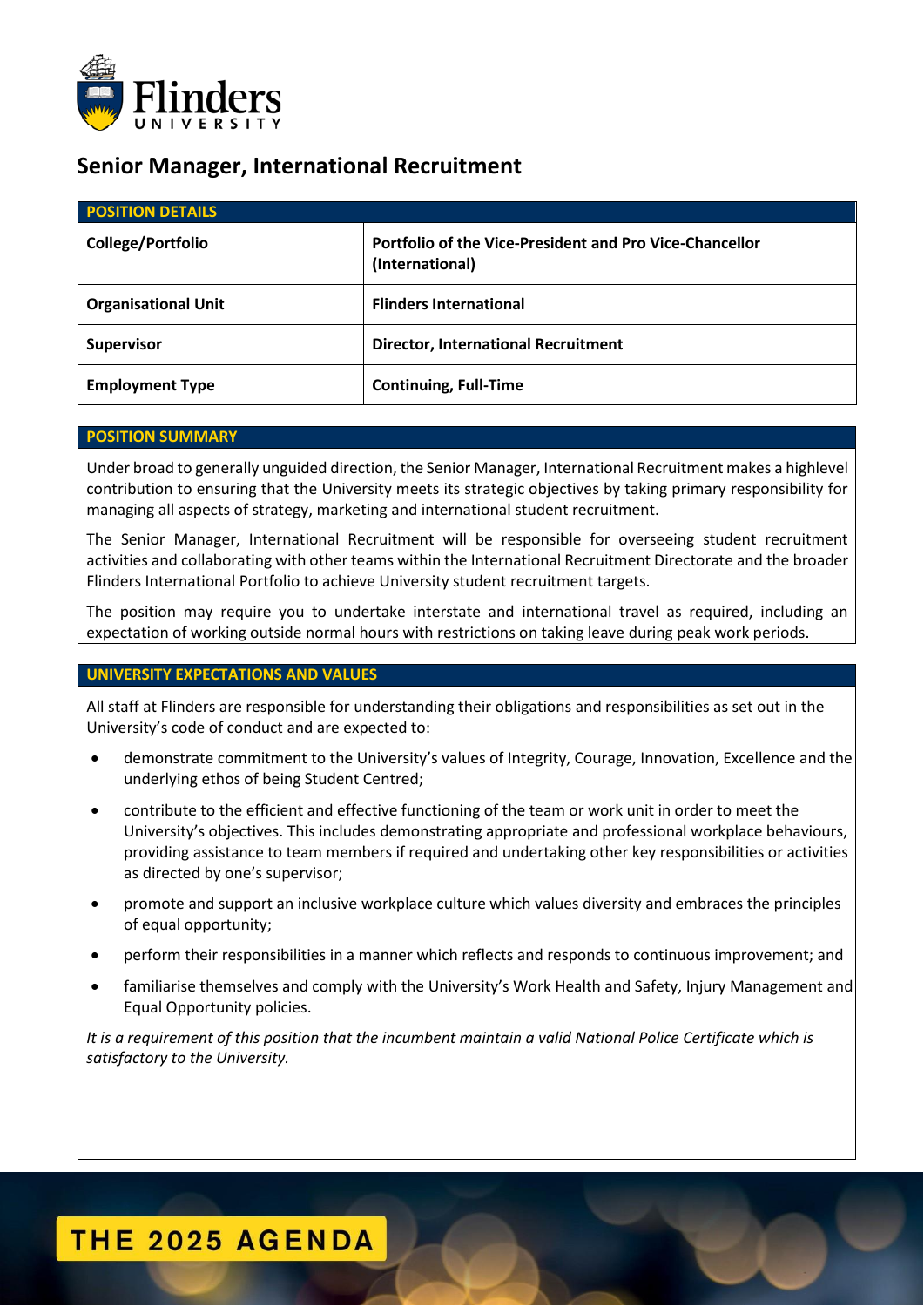

*In addition, it is a requirement of this position that the incumbent maintain a current Child Related Employment Screening which is satisfactory to the University in accordance with the Child Safety (Prohibited Persons) Act 2016 (SA).*

*If you are required to work in any capacity, incidental or not, in a health care setting or other setting identified within a government direction issued pursuant to the Emergency Management Act 2004 (SA) or Public and Environmental Health Act 2011 (NT) you will be required to be vaccinated against COVID-19 and provide proof of your vaccination as a condition of your employment.*

#### **KEY POSITION RESPONSIBILITIES**

The Senior Manager, International Recruitment is accountable for:

- 1. Development and implementation of marketing and recruitment strategies including oversight and activation of an integrated student acquisition plan with the goal of achieving or exceeding the University's student recruitment targets.
- 2. Leading and managing a team of recruitment staff based in Australia and overseas with a focus on optimising lead generation, conversion, communication and students experience across the student recruitment cycle.
- 3. Leading the development of new international education-focused business opportunities; proactively collaborating with internal and external stakeholders to access, convert and establish new opportunities and markets.
- 4. Developing positive working relationships with key areas across the University to ensure that strategic objectives are achieved.
- 5. Developing and maintaining excellent collaborative working relationships with external and strategic partners. Key to this will be leading the engagement with recruitment agents through appointment, management, and performance.
- 6. Contributing towards a positive workplace culture that fosters and values collaboration, diversity and inclusiveness.
- 7. Undertaking overseas and interstate travel on behalf of the University, including working outside normal business hours.
- 8. Oversee compliance and quality assurance management, in line with requirements under the ESOS Act and other relevant legislations as well as under the University's risk management framework including WH&S, legislation, statutes, regulations and policies.
- 9. Any other responsibilities in line with the level of the role as assigned by the Supervisor and/or the University.

## **THE 2025 AGENDA**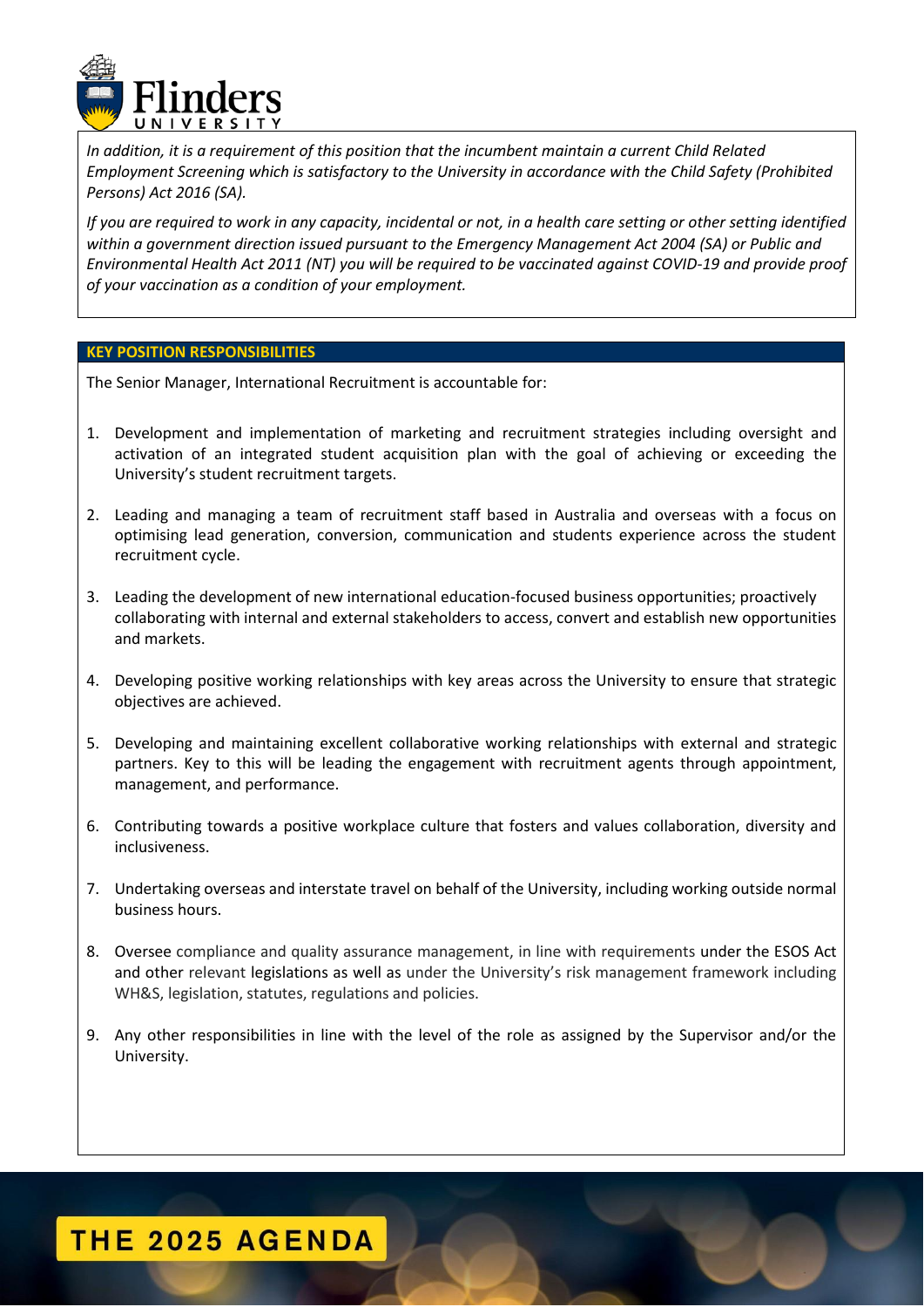

#### **KEY POSITION CAPABILITIES**

- Postgraduate qualifications and relevant experience or an equivalent combination of extensive management experience and/or education and training
- Proven experience and success in international student recruitment including development and implementation of strategic plans, utilising available resources to deliver against key performance indicators.
- Demonstrated high level analytical skills, including the ability to establish performance-based targets, manage budget, identify business opportunities and implement operational initiatives to ensure successful delivery of outcomes.
- Highly developed business acumen and demonstrated ability to work in complex situations and with a high level of autonomy in an international environment.
- Proven ability to lead and manage a team in a challenging and dynamic environment, including a positive approach to challenges and an ability to drive creative solutions.
- Excellent relationship management skills including high level oral, written and interpersonal skills with demonstrated ability to effectively communicate and productively engage with internal and external stakeholders.
- Demonstrated ability to prepare and deliver business papers, reports and proposals.
- In-depth knowledge of the higher education sector and its intelligence and advisory requirements.
- Demonstrated high-level cross-cultural communication skills and experience in working with people from other cultures.

# THE 2025 AGENDA